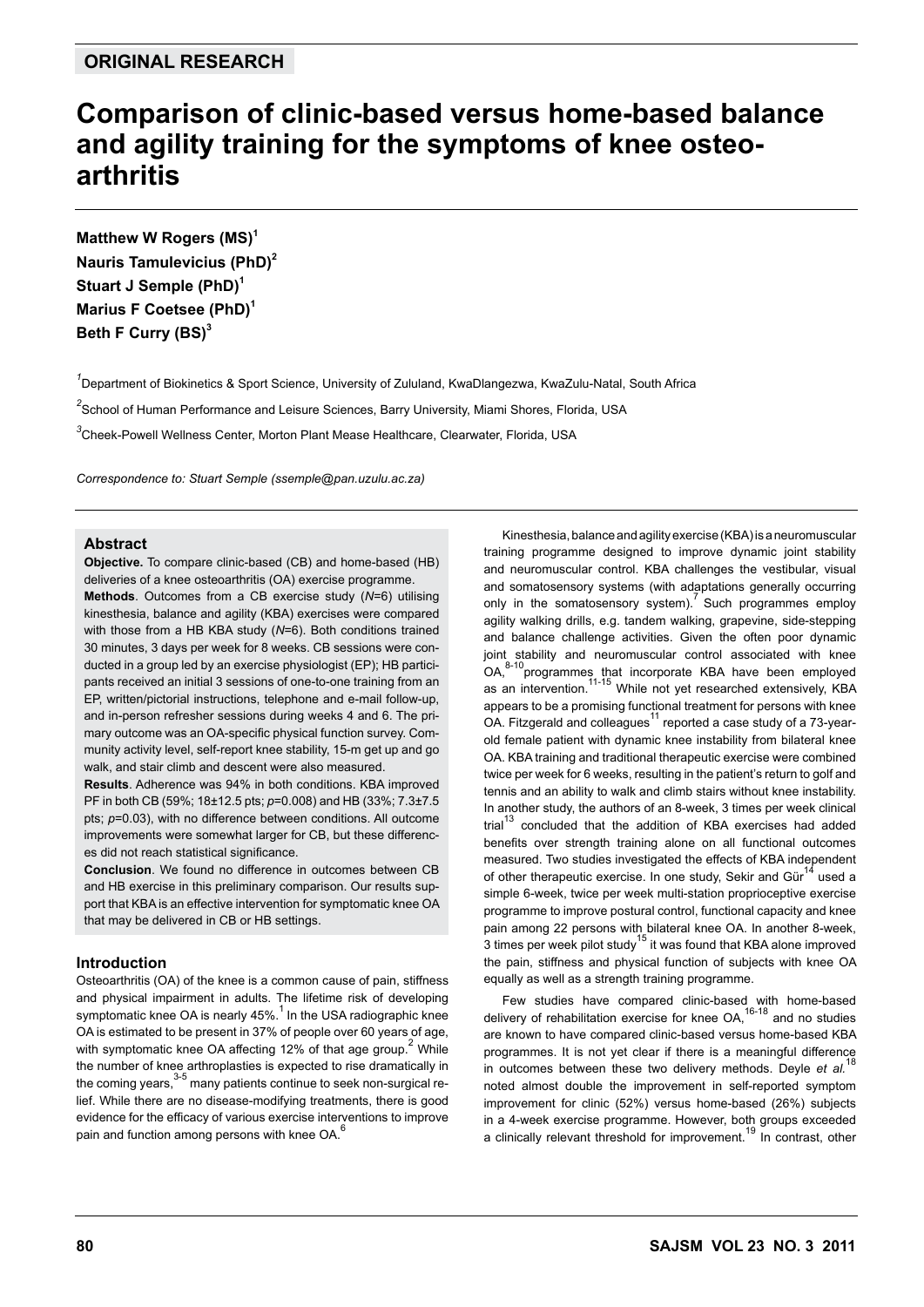#### **TABLE I. Agility and balance exercises**

| <b>Exercise</b>        | <b>Description</b>                                                                                                                                                                                                |
|------------------------|-------------------------------------------------------------------------------------------------------------------------------------------------------------------------------------------------------------------|
| Wedding march          | Step forward and slightly to one side with right foot, bring left foot together with right foot, alternate leading foot                                                                                           |
| Backward wedding march | As above, stepping backward                                                                                                                                                                                       |
| High knees march       | Walk forward while flexing hip to 90 degrees                                                                                                                                                                      |
| Side-stepping          | Stand with feet together, step to side with right foot, bring left foot to right; repeat for prescribed number of<br>steps; lead with left foot and then repeat in opposite direction                             |
| Semi-tandem walk       | Walk heel-to-toe with heel of leading foot landing just in front of and medial to great toe of opposite foot                                                                                                      |
| Tandem walk            | Advanced version of above; leading heel lands directly in front of opposite foot                                                                                                                                  |
| Cross-over walk        | Walk forward with each foot landing across midline of body                                                                                                                                                        |
| Modified grapevine     | Step to side with right foot, bring left foot behind right, step to side with right, bring left in front of right; repeat for<br>prescribed number of steps; change leading foot and repeat in opposite direction |
| Toe walking            | Walk forward on toes                                                                                                                                                                                              |
| Heel walking           | Walk forward on heels                                                                                                                                                                                             |
| Static balance         | Stand on one foot for prescribed period of time                                                                                                                                                                   |
| Dynamic balance        | As above, with the addition of small, rapid bouncing movements                                                                                                                                                    |

Note 1: Agility exercises were done at a walking pace and progressed by adding more steps or increasing the pace. One set was conducted. Subjects began with ~15 steps of each exercise and progressed to a maximum of ~75 steps.

Note 2: Static and dynamic balance training used Thera-Band® Stability Trainer pads (The Hygenic Corporation, 1245 Home Avenue, Akron, Ohio, USA) at 3 levels of challenge (softness). Both progressed to as many as three sets of up to 30 seconds. Dynamic balance was also progressed with the addition of limb movements in order to further perturb balance.

investigators have found no differences in efficacy when comparing clinic with home-based exercise interventions for knee OA.<sup>16,17</sup> The current investigators are engaged in a larger home-based study of KBA efficacy among persons with knee OA. A pilot study<sup>15</sup> had demonstrated the efficacy of KBA in a clinic setting, but it was not known if similar effects would be seen in a home-based programme. Thus, the purpose of this preliminary study was to compare the efficacy of a knee OA-specific KBA exercise programme delivered in a clinic-based versus a home-based setting.

# **Methods**

# **Participants**

All participants (*N*=12) had physician-diagnosed symptomatic knee OA, reported knee pain on most days of the prior month, met a minimum score for physical function difficulties and were free of other rheumatic disease. Participants were excluded if they had been engaged in a leg exercise programme in the previous 6 months, had an injection in either knee in the previous 30 days, a hip or knee joint replacement, or an unresolved balance disorder. All participants obtained written clearance for exercise from their physicians. For the present investigation, six participants were drawn from each of two larger studies, one using clinic-based (CB) KBA exercise, the other home-based (HB) KBA. Both groups consisted of four women and two men, and all participants had been randomly assigned to the KBA condition. Mean age of CB (*N*=6) and HB (*N*=6) was 63.3±12.5 and 76.5±11.6 years, respectively. Body mass index (BMI) of CB and HB was  $35.7\pm11.69$  and  $25.2\pm2.21$  kg/m<sup>2</sup>, respectively. The CB study was approved by the BayCare Pasco-Pinellas Institutional Review Board (Clearwater, Florida, USA), and the HB study was approved by the Barry University Institutional Review Board (Miami Shores, Florida, USA). Ethical standards of each board were followed and all participants signed a written informed consent form.

#### **Testing protocols**

The physical function (PF) sub-scale of the Western Ontario and Mc-Master University (WOMAC) osteoarthritis scale<sup>20</sup> was the primary outcome measure. WOMAC consists of three symptom sub-scales of pain (0 - 20 points), stiffness (0 - 8 points), and PF (0 - 68 points) and a total score which is a summation of the sub-scales. Ancillary tests included the human activity profile (HAP), $^{21}$  get up & go (GUG), stair climb and stair descent. HAP is a self-report survey that measures community based maximal and average physical activity. GUG required a participant to rise from a chair and walk a distance of 15 meters as fast as possible. The best time of three GUG trials was recorded. The two stair tests timed a participant first ascending (one trial) and then descending (one trial) a staircase of 10 steps. To assess knee stability, participants responded to a question from the knee outcome survey – activities of daily living scale  $(KOS-ADLS)^{22}$ addressing this factor. Paired *t*-tests were conducted to test for differences (*p*<0.05) from baseline to 8-week follow-up within each of the two conditions. Unpaired t-tests were used to test for differences in outcomes *(p*<0.05) between conditions.

#### **Exercise interventions**

Each CB session was led by one of two exercise physiologists, trained in the study protocols by the lead investigator. The CB procedures have been previously described.15 The lead investigator, an exercise physiologist, worked one-to-one for the first three HB sessions and provided participants with written/pictorial instructions for unsupervised sessions. The investigator followed up by telephone or e-mail, and again in person at weeks 4 and 6 for refresher sessions. Both CB and HB consisted of three 30-minute sessions per week for 8 weeks (24 sessions). KBA exercises are described in Table I. The exercise programmes were individualised for each participant's tolerance and abilities within the framework of the overall programme. That is, fewer steps or balance time and/or repetitions would be assigned on a given exercise for a participant who reported increased pain or demonstrated difficulty with that exercise compared with other participants, and in some cases the particular activity would be modified or eliminated. In this way, the programmes were kept both safe and challenging for each participant. In no case was it necessary to modify or eliminate more than one exercise for a given par-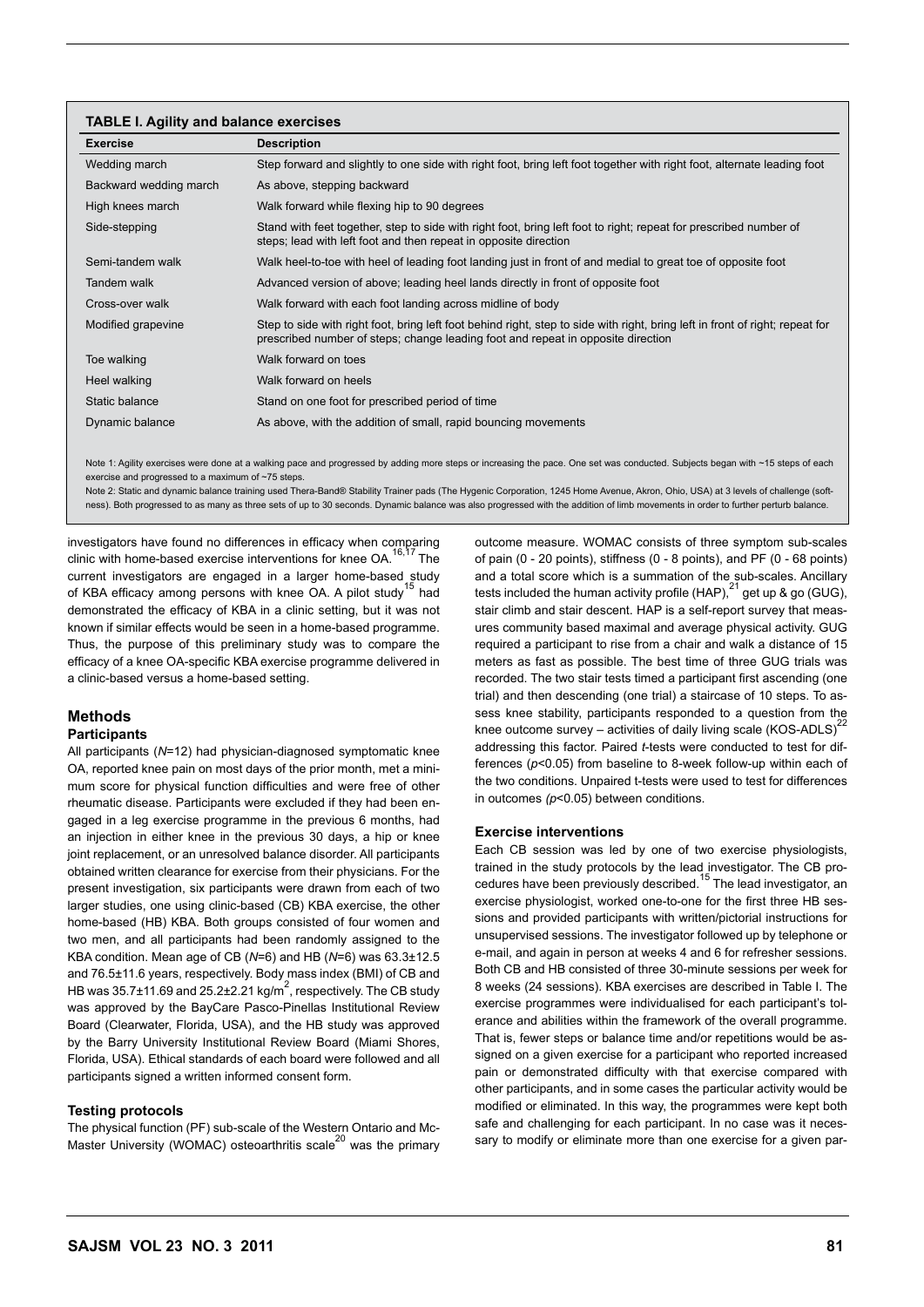| TABLE II. Ancillary outcomes, change scores versus baseline |  |  |
|-------------------------------------------------------------|--|--|
|-------------------------------------------------------------|--|--|

| Variable                               | <b>Clinic-based</b><br>Mean (SD) | $\%$<br>Change* | p     | $\boldsymbol{N}$ | Home-based<br>Mean (SD) | %<br>Change* | $\boldsymbol{p}$         | N              |
|----------------------------------------|----------------------------------|-----------------|-------|------------------|-------------------------|--------------|--------------------------|----------------|
| $15-m$ GUG $(s)$                       | $-1.51(1.45)$                    | 14              | 0.039 | 5                | $-0.58(1.41)$           | 5            | 0.233                    | $\overline{4}$ |
| 10-Stair climb (s)                     | $-1.70(3.14)$                    | 22              | 0.146 | 5                | $-1.13(2.73)$           | 17           | 0.272                    | 3              |
| 10-Stair descent (s)                   | $-3.79(4.89)$                    | 38              | 0.079 | 5                | $-1.03(2.25)$           | 13           | 0.255                    | 3              |
| <b>HAP MAS</b>                         | 3.16(2.78)                       | 4.5             | 0.019 | 6                | 3.80(12.1)              | 17           | 0.261                    | 5              |
| <b>HAP AAS</b>                         | 3.16(4.87)                       | 5               | 0.086 | 6                | 7.50(13.2)              | 13           | 0.169                    | $\overline{4}$ |
| Knee stability $(0 - 5)$ <sup>tt</sup> | 1.60(1.51)                       | 53              | 0.077 | 5                | 0.00                    | $\mathbf 0$  | $\overline{\phantom{0}}$ | 3              |

\* Rounded

† No between groups differences were found (*p*>0.05)

GUG = get up & go walk; HAP MAS = Maximum Activity Score: 'highest oxygen-demanding activity that the respondent still performs'; AAS = Adjusted Activity Score: 'a measure of usual daily activities' (15).

†† KOS-ADLS (17) scale question: To what degree does giving way, buckling, or shifting of the knee affect your level of daily activity? 0 – The symptom prevents me from all daily activity; 1 – …affects my activity severely; 2 – …moderately; 3 – … slightly; 4 – … does not affect my activity; 5 – I do not have [the symptom].



#### *Fig. 1. WOMAC improvements at 8 weeks expressed in % change.*

ticipant. Compliance with the exercise prescription was determined by exercise logs for both the CB and HB programmes. Participants recorded the number of steps completed for each agility exercise and the time and repetitions of the balance exercises.

# **Results**

Adherence was 94% for both conditions. WOMAC results are summarised in Fig. 1. WOMAC PF improved in both CB (18±12.5 points, *p*=0.008) and HB (7.3±7.5 points, *p*=0.03) at the 8-week follow-up. Ancillary results are presented in Table II. For both WOMAC and ancillary outcomes, CB improvements were generally greater, but these differences did not reach statistical significance.

# **Discussion**

Given the high lifetime risk and increasing incidence of symptomatic knee OA, and the important role of exercise in mitigating symptoms, it is important to find low-cost, easy-to-administer exercise interventions. While patient-directed home-based programmes should be less expensive than clinician-directed supervised programmes, there has been surprisingly little research comparing the efficacy of the two approaches. We took the opportunity to compare our participants who had completed a KBA training programme in clinic-based exercise physiologist-led sessions with those who completed the same programme as individuals at home with only three supervised familiarisation and two supervised follow-up sessions. While there is some evidence for the efficacy of KBA training to reduce knee OA symptoms in a clinical setting, it was unknown if similar effects would be seen in a home-based semi-supervised setting.

Given the low power of this study (small sample and large standard deviations), our positive within groups WOMAC results indicate a large effect size and are encouraging in terms of efficacy. Large standard deviations are not unexpected in a small group with a broad range of ages (45 - 80 years) and varying functional limitations (though all had the mobility to safely participate in the exercise programmes). Note that conclusions cannot be stated for some ancillary functional tests due to the small numbers in some cells. This was due to some subjects, mostly in the home-based study, being unavailable for follow-up testing. These subjects did return the paper-and-pencil surveys, however.

Our results compliment those of Chamberlain *et al*. 16 and Reeder *et al*. 17 These investigators found virtually no difference in functional improvement for older persons with knee  $OA^{16}$  or chronic health conditions including  $OA^{17}$  when comparing exercise programmes delivered in clinic-based or home-based settings. Other investigators (Deyle<sup>18</sup>) found a clinic-based knee OA exercise programme (supplemented with home-based exercise and manual therapy) superior to a home-based exercise programme. However, at a one-year follow-up there was no difference between the clinic- and home-based subjects' outcomes, presumably because all subjects continued home-based exercises per the authors. Their clinic-based intervention was noted to be substantially more expensive than the home-based intervention. Note that none of the above investigators employed a KBA programme.

Consistent with a case study<sup>11</sup> and three published clinical trials, $13-15$  our results indicate that 8 weeks of 3 times per week KBA training appears effective for treating knee OA symptoms. In our comparison, KBA appears to be effective whether delivered in a clinic-based or home-based programme. In addition, both delivery methods resulted in a high adherence rate (94%). Similar to Deyle et al.,<sup>18</sup> we did note a higher percentage improvement in total WOMAC score for CB (55%) versus HB (34%). However, we found no statistical differences in change scores between groups, and both groups' WOMAC changes exceeded an established minimal clinically important difference of 20%.19 Given the potential cost savings and ease of delivery of home-based exercise interventions for knee OA symptoms, this is a subject worthy of further investigation.

# **Conclusion**

Our results indicate that KBA exercise taught by an exercise physio logist is effective for improving the symptoms of persons with knee